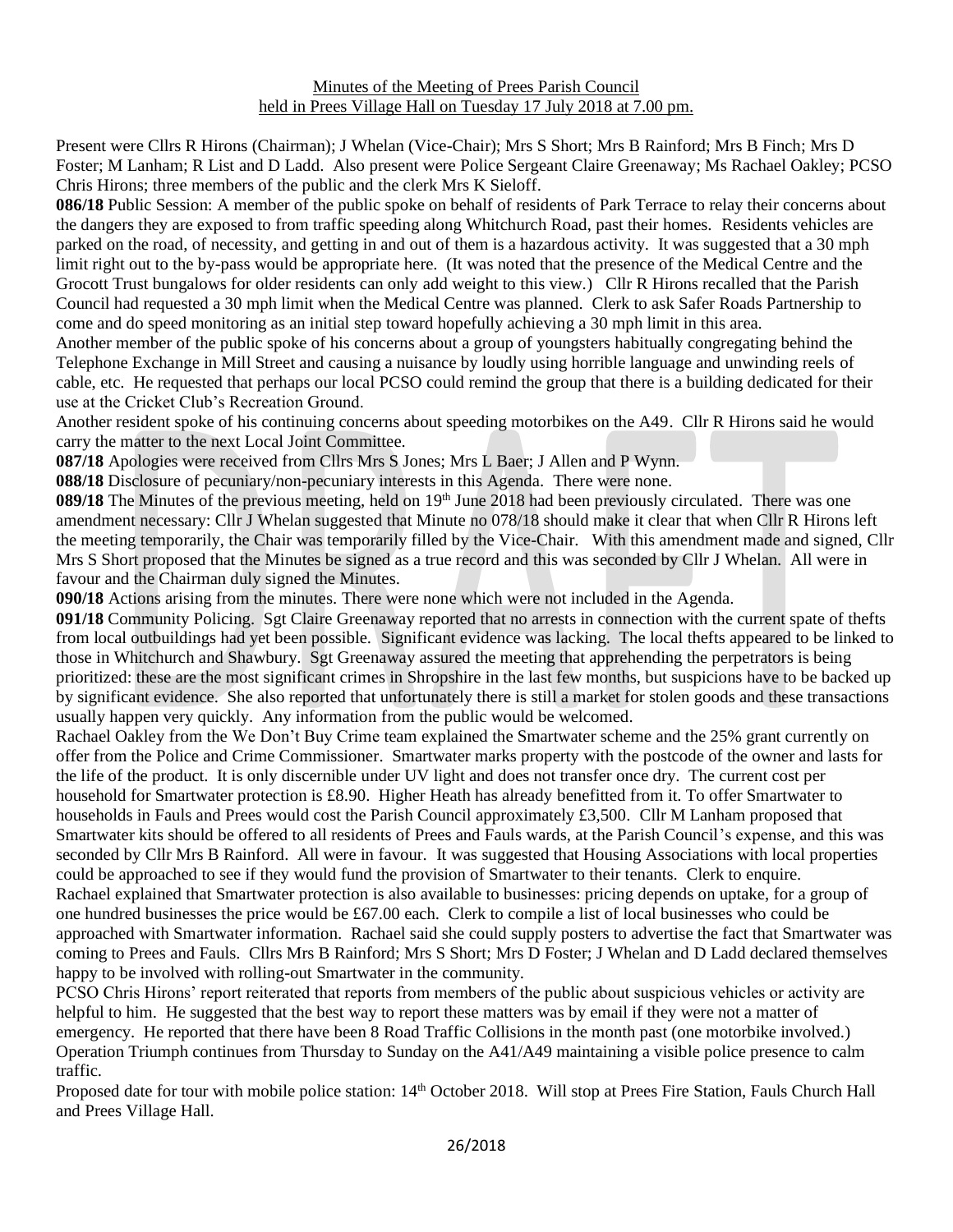**092/18** Shropshire Council Report. Cllr P Wynn had sent his Apologies. He had advised the clerk that brackets were to be fixed to the village sign for the southern end of the parish, if the Parish Council would authorise the spend. Clerk was authorised to spend a maximum of £30.00 on this. Proposed by Cllr R Hirons and seconded by Cllr Mrs B Finch. All were in favour.

**093/18** Planning matters.

*Current planning applications*

Appeal under Section 78. Appeal Ref: 18/02657/REF. Application ref: 17/01252/FUL. Erection of a building comprising of ground floor offices and first floor living accommodation in connection with existing business: formation of vehicular access. Land at Mickley Stud, Mickley, Tern Hill, Market Drayton. An appeal has been made against the decision of Shropshire Council to refuse to grant planning permission to the above proposal. Applicant: Mr R Kent. Planning Inspector ref: APP/L3245/W/18/3196948.

The Parish Council had no further comments to make on this.

18/02788/FUL: Erection of part single, part two storey rear extension. Oaklands, Lower Heath, Prees, Shropshire. Applicants: Mr Bridge and Mrs Ricketts.

There were no location plans and no elevations available on the website. The Parish Council felt it had insufficient information and so could not support the Application. Therefore the clerk was asked to register its objection. *There were no current Planning decisions received from Shropshire Council*

Additional Planning matter: Cllr Mrs D Foster reported back from some useful Planning training. It had reinforced to her the conviction that a Neighbourhood Plan is the only robust protection against inappropriate development, and also the importance of talking to developers *before* they submit planning applications, in order to make full use of the Parish Council's negotiating weight.

Cllr R Hirons reminded the Parish Council that it is necessary to follow up which Planning Applications come to fruition and are actually built. Where are the planned builds and what sort of houses are they? We need local residents' input: what sort of housing do they need and want? This is the information that will inform our discussions with any prospective developers. Cllr Hirons asked the clerk to ensure that the Community Planning issue was on the September agenda. **094/18** Parish and Parish Council Matters

*Report from Road Safety Poster Competition*. Cllr R Hirons reported that the competition had gone well. Winners had been chosen and prizes awarded. He extended thanks to Police Inspector Tracy Ryan and Cllrs Mrs B Finch and Mrs S Short for completing the difficult task of judging the entries; to PCSO Chris Hirons for his invaluable input in the classrooms and to Cllr Mrs B Rainford for prizes donated by the Cooperative Society. Gratitude was also extended to Grocontinental Ltd, who had also contributed prizes. All poster entries would be displayed on Saturday 15<sup>th</sup> September in Prees Village Hall and the printed banners bearing the winning posters, hopefully to be used outside the schools, would be on display. Cllr Mrs B Finch was also generously supplying a trophy for each school to commemorate the event, which would hopefully become an annual one. Cllr D Ladd offered to see if he could bring an ambulance along to the Village Hall on September 15<sup>th</sup> and Cllr J Whelan commented that it might be possible to organise a fire engine to attend, too. The idea of using the event to publicize the coming of Smartwater was also mooted. For further discussion at the August meeting.

*Solagen vehicle speed monitor.* Following the favourable reports of the effectiveness of these devices, particularly the mobile ones, from other local parish councils, the clerk was asked to invite a representative from Solagen to come to the August meeting to demonstrate the advantages of this model (currently on a promotion) and to answer any questions. It was agreed that the Parish Council would be looking for a maximum of three. Cllr M Lanham suggested that each councillor should list three favoured sites for the monitors and email to the clerk.

*Battles Over November 2018.* Cllr J Whelan reported that the Cricket and Recreation Club in Prees is happy to host an event where a beacon could be lighted. Someone who could manufacture a suitable brazier needed to be found. Clerk to contact Mr Roly Humphries to ask him to quote for the work. Cllr J Whelan offered to speak to a contact Cllr Mrs B Finch would supply.

## *Croydon House, Shrewsbury Street, Prees*.

Officers from Shropshire Council Building Control have visited Croydon House and reported that although parts of the house continue in a poor condition, there is no access to any potentially dangerous part. They will continue to monitor the situation. The Parish Council feels it is not acceptable that the building should be left to fall down. Clerk to enquire what further action can be taken. Cllrs Mrs B Finch, Mrs D Foster and D Ladd would be happy to meet at the site if requested. *Mill Street missing streetlamps*. This issue is now resolved. SP Enery Networks had not moved the lamps to the new electricity poles when the old ones were taken down. The quickest way to get the lamps reinstated is for the Parish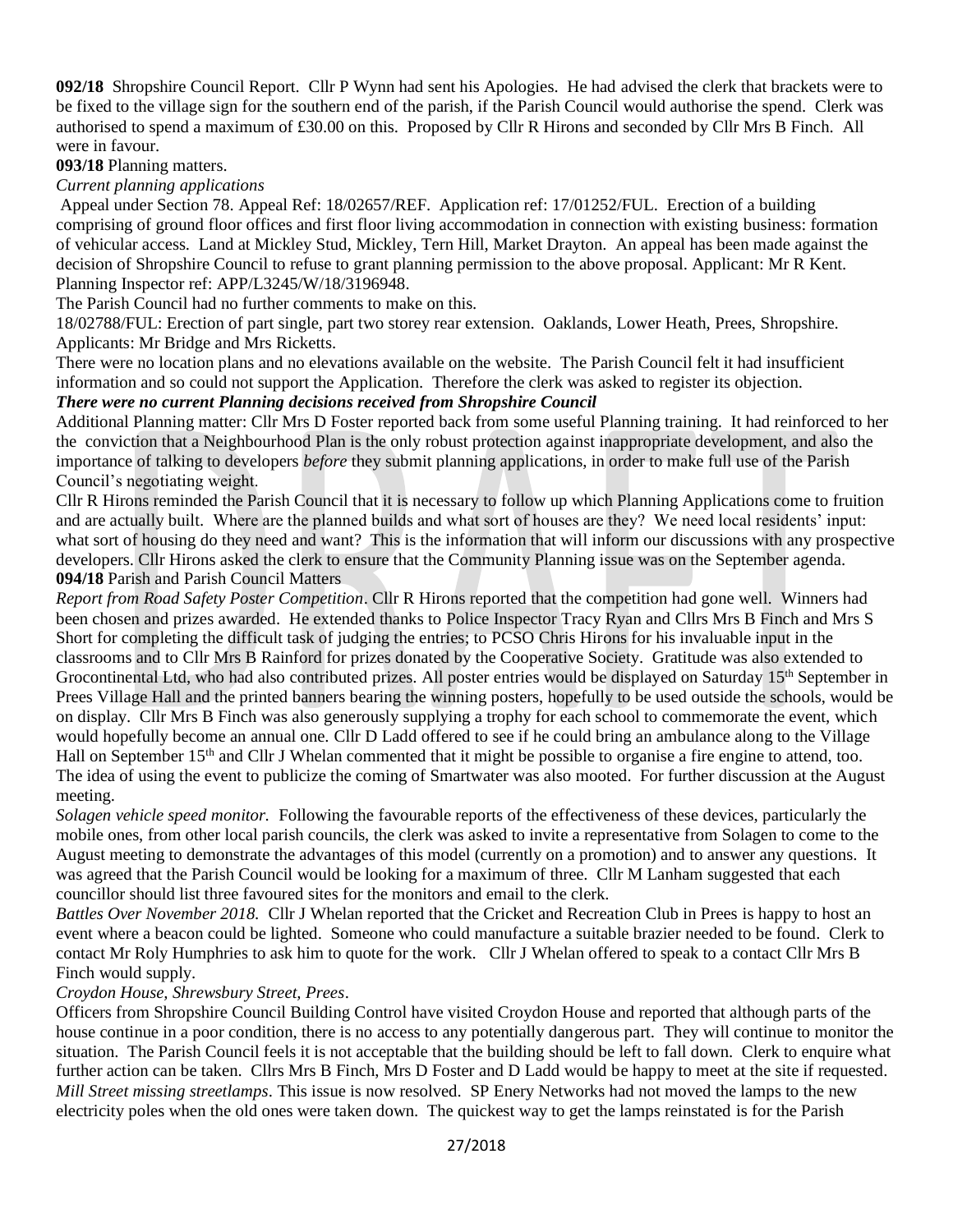Council to initially pay for Jones Lighting to do this work and then claim the costs back from SP Energy Networks who have admitted responsibility. Clerk authorised to do this: proposed by Cllr M Lanham and seconded by Cllr Mrs B Rainford. All were in favour.

*Pavilion demolition*. W T Hopwoods Builders have assured the clerk that this work is on their list and will be attended to as soon as possible.

*Mobile Phone Mast, Mill Street*. The clerk reported that enquiry suggests that it could be worthwhile those most closely affected by the building of the Mobile Phone mast applying to the Ombudsman, who could potentially help in claiming compensation for the mistake Shropshire Council's Planning department made in giving permission for the build in error. *Annual Discretionary Parish Council Grants.* After discussion, it was decided that in future all the usual recipients of these awards will be written to in October with a request that they indicate to the Parish Council what particular benefit an award would bestow.

## **095/18 Accounting matters**

• Accounts for Payment July 17<sup>th</sup> 2018. Cllr Mrs S Short proposed that the following accounts should be paid and this was seconded by Cllr Mrs B Rainford. All were in favour.



Plus July monthly contribution to BT line rental  $=$  £12.50

Total =  $£21.71$ 

- Consideration of list of Allocated Reserves. Cllrs agreed that the amount of £8,417.83 currently reserved for Prees Playground could be reduced by £2,000 to help fund the Smartwater project, and that the £429.25 currently reserved for website expenditure could be used for this purpose also. Proposed by Cllr R Hirons and seconded by Cllr M Lanham. All were in favour.
- First quarter 2018-19: Actual Spending against Budget. The clerk shared the figures with the councillors. There were no concerns.
- Progress with External Audit. The documents were with the External Auditor still.

## **096/18 Correspondence**

- Quote previously received for tidy-up under the Lime Avenue, Whitchurch Road, was reviewed. The cost of the first cut would be £85.00, with the disposal of debris, if necessary, at £65.00. Clerk was authorised to ask John Walker to clear all the undergrowth back to the fence. Proposed by Cllr R Hirons and seconded by Cllr J Allen. All were in favour.
- Cllr Mrs S Jones, unable to be at the meeting, had emailed her concerns about the path alongside the new houses at Manor Place**,** Higher Heath. The path goes straight into the car park and residents including children cycle into the car park from the path without stopping, creating a potentially dangerous situation. Clerk to write to Meres and Mosses to suggest reduction of the six-foot panels bordering the neighbouring bungalow to allow better visibility.